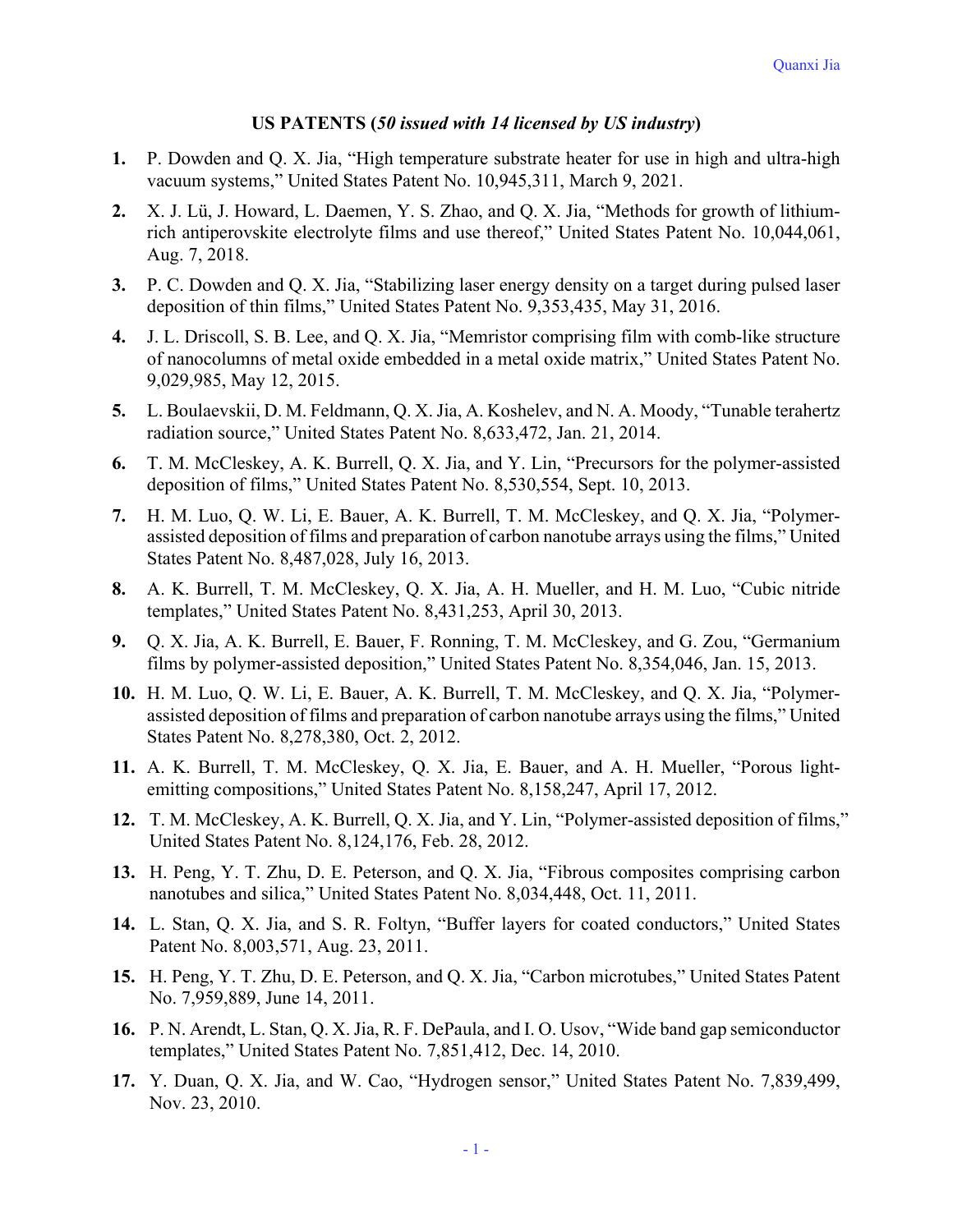- **18.** S. R. Foltyn, Q. X. Jia, P. N. Arendt, and H. Wang, "Buffer layer for thin film structures," United States Patent No. 7,736,761, June 15, 2010.
- high-carrier-mobility silicon thin film on a polycrystalline/amorphous substrate," United **19.** A. T. Findikoglu, Q. X. Jia, P. N. Arendt, V. Matias, and W. Choi, "Near single-crystalline, States Patent No. 7,608,335, Oct. 27, 2009.
- **20.** T. M. McCleskey, A. K. Burrell, Q. X. Jia, and Y. Lin, "Polymer-assisted deposition of films," United States Patent No. 7,604,839, Oct. 20, 2009.
- having reduced AC losses and method of making," United States Patent No. 7,593,758, Sept. **21.** S. R. Foltyn, Q. X. Jia, P. N. Arendt, and T. G. Holesinger, "Segmented superconducting tape 22, 2009.
- **22.** T. M. McCleskey, A. K. Burrell, Q. X. Jia, and Y. Lin, "Polymer-assisted deposition of films," United States Patent No. 7,365,118, April 29, 2008.
- **23.** S. R. Foltyn, Q. X. Jia, and P. N. Arendt, "High rate buffer layer for IBAD MgO coated conductors," United States Patent No. 7,258,927, Aug. 21, 2007.
- **24.** S. R. Foltyn, Q. X. Jia, P. N. Arendt, and H. Wang, "Buffer layer for thin film structures," United States Patent No. 7,129,196, Oct. 31, 2006.
- **25.** T. G. Holesinger and Q. X. Jia, "Multilayer composites and manufacture of same," United States Patent No. 6,994,775, Feb. 7, 2006.
- **26.** C. Kwon, Q. X. Jia, and S. R. Foltyn, "Superconducting structure," United Sates Patent No. 6,943,136, Sept. 13, 2005.
- **27.** P. N. Arendt, S. R. Foltyn, J. R. Groves, T. G. Holesinger, and Q. X. Jia, "High temperature superconducting films," United States Patent No. 6,933,065, Aug. 23, 2005.
- **28.** P. N. Arendt, S. R. Foltyn, J. R. Groves, and Q. X. Jia, "Substrate structure for growth of highly oriented and/or epitaxial layers thereon," United States Patent No. 6,921,741, July 26, 2005.
- temperature superconducting composite conductors," United States Patent No. 6,843,898, Jan. **29.** T. G. Holesinger, S. R. Foltyn, P. N. Arendt, J. R. Groves, Q. X. Jia, and A. Ayala, "High 18, 2005.
- **30.** Q. X. Jia, S. R. Foltyn, P. N. Arendt, and J. R. Groves, "Buffer layers on metal alloy substrates for superconducting tapes," United States Patent No. 6,800,591, Oct. 5, 2004.
- **31.** Q. X. Jia, S. R. Foltyn, P. N. Arendt, and J. R. Groves, "Buffer layers on metal alloy substrates for superconducting tapes," United States Patent No. 6,756,139, June 29, 2004.
- **32.** A. T. Findikoglu, S. F. Hahn, and Q. X. Jia, "Dynamic time expansion and compression using nonlinear waveguides," United States Patent No. 6,753,741, June 22, 2004.
- **33.** Q. X. Jia and P. N. Arendt, "Oriented conductive oxide electrodes on SiO<sub>2</sub>/Si and glass," United States Patent No. 6,743,292, June 1, 2004.
- temperature superconducting composite conductors," United States Patent No. 6,716,545, **34.** T. G. Holesinger, S. R. Foltyn, P. N. Arendt, J. R. Groves, Q. X. Jia, and A. Ayala, "High April 6, 2004.